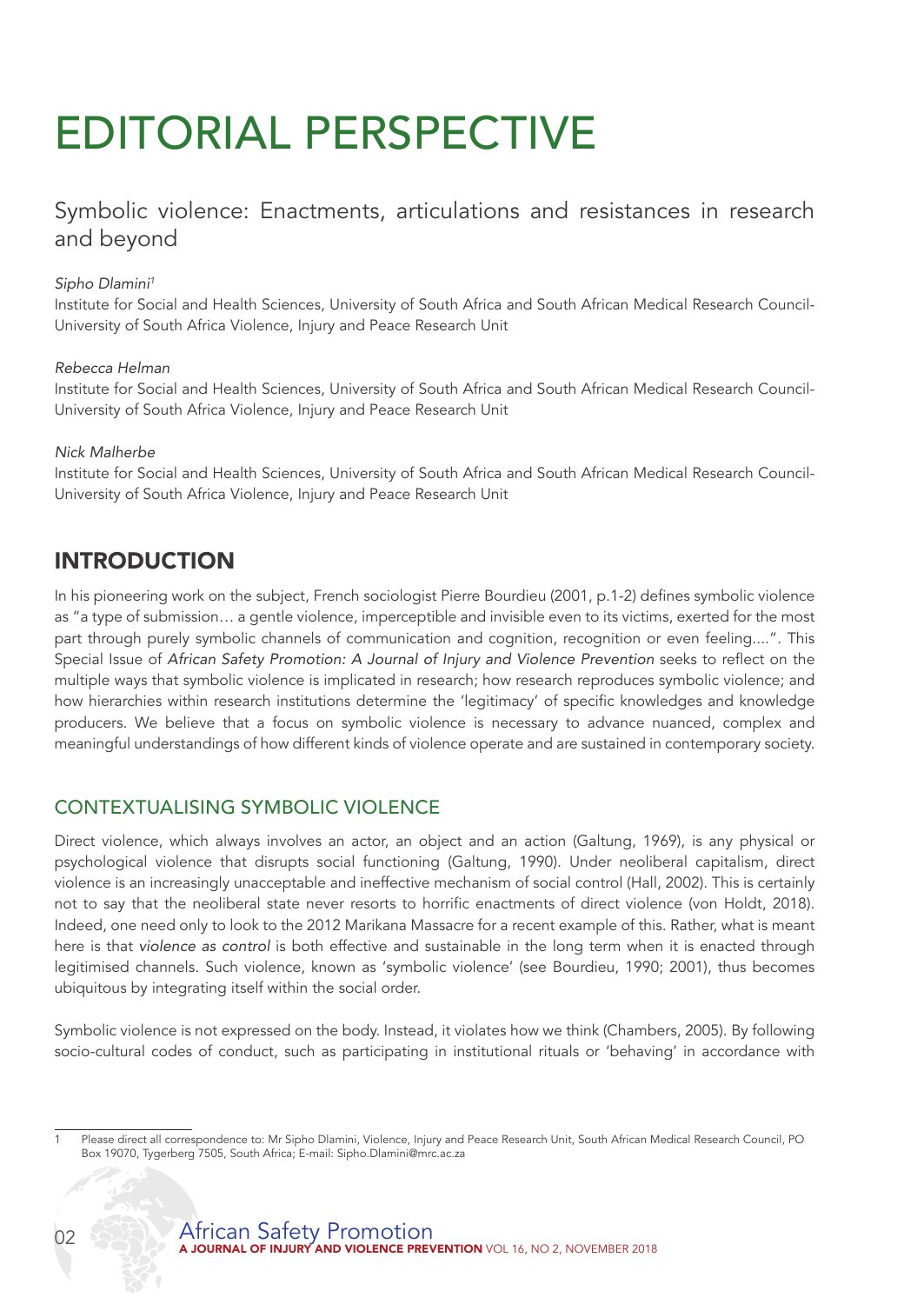racialised, classed or gendered expectations, people technically consent to their domination. In this respect, multiple institutional structures - such as ideological state apparatuses and cultural organisations - are integral in coercing subjects to consent to inequitable operational social practices (see Althusser, 2014; Colaguori, 2010). Arguing that "the harder it is to exercise direct domination, and the more it is disapproved of, the more likely it is that gentle, disguised forms of domination will be seen as the only possible way of exercising domination and exploitation" (Bourdieu, 1990, p.128), Bourdieu's work situates symbolic violence within social systems whose functionality relies increasingly on coercive political control (Colaguori, 2010).

Symbolic violence, we would add, is important in considering how research and activism approaches coloniality, that is, systems of power, which today sustain colonial relations of exploitation and domination (see Maldonado-Torres, 2017). Undoubtedly, symbols are integral to how coloniality disfigures colonised subjects, robbing them of selfhood and relegating them to zones of nonbeing (see Fanon, 1967), while transforming the worlds of things, people and meanings in the image of the colonising subject (Bulhan, 2015). Dialectically entangled, symbolic violence and coloniality draw on various racist, patriarchal, classist and ableist discourses as a way of structuring and naturalising particular ways of being, power differentials and systems of knowing.

Unlike direct violence, which is usually more readily perceived as 'violence', symbolic violence is normalised in ways that obscure its recognition as violence. It is in response to the ways by which violence has been symbolically coded that various social movements, such as #RhodesMustFall, #FeesMustFall, Occupy, #HowIResist, direct violence and various other resistance acts across time and space, have contested and attempted to (re)make the symbolic order. Instances of such activism include the removal of symbolically violent statues (such as those at the University of Ghana and the University of Cape Town, as well as numerous Confederate Monuments in the United States); contesting naming legacies (such as Rhodes University as well as the 'Native Yard' naming convention for roads in Gugulethu); challenging the dearth of gender-neutral bathrooms (legally reified by discriminatory 'bathroom bills'); as well as resisting the arbitrary and ideologically-infused bourgeois politics of respectability to which poor and working class people are held. These movements, and their attempts to make visible and dismantle symbolically violent modalities, are repeatedly met with strong - sometimes directly violent - opposition from state authorities, the political Right, liberal establishment figures, and even some on the Left whose chief concern is an economistic 'pragmatic politics' that renders symbolic violence a superfluous 'secondary front' (see Keucheyan, 2013).

## VIOLENCE AS A GLOBAL RESEARCH IMPERATIVE

Each year, millions of lives are affected by direct, physical violence, resulting in mortality as well as long-term negative health consequences (World Health Organization, 2014). For example, in South Africa physical violence is "the second leading cause of death and lost disability-adjusted life years" (Seedat, Van Niekerk, Jewkes, Suffla, Ratele, 2009, p. 1011). The effects of violence are therefore both qualitative and quantitative in character.

Direct interpersonal violence has received much-needed attention within academic research, as well as in other sectors of society, including but not limited to non-governmental and state sectors. However, as Colaguori (2010) argues, although there is widespread global recognition that direct violence has become especially pronounced as an individual and collective phenomenon, this recognition has not necessarily resulted in the development of comprehensive conceptualisations of violence. In particular, there is a need to explore further the ways in which direct violence is inextricably intertwined with and supported by more covert forms of symbolic violence (Morgan & Björkert, 2006). Following this, Pieterse, Stratford and Nel in their contribution to this Special Issue, *Relationship*  Between Symbolic Violence and Overt Violence in Hate Incidences in South Africa, arque that "symbolic violence breeds the circumstances in which direct violence becomes socially acceptable behaviour, thus creating a society in which hate victimisation of certain vulnerable groups becomes normalised". They go on to assert that "overt violence", what we refer to here as direct violence (see Galtung, 1969, 1990), "reinforces symbolic violence by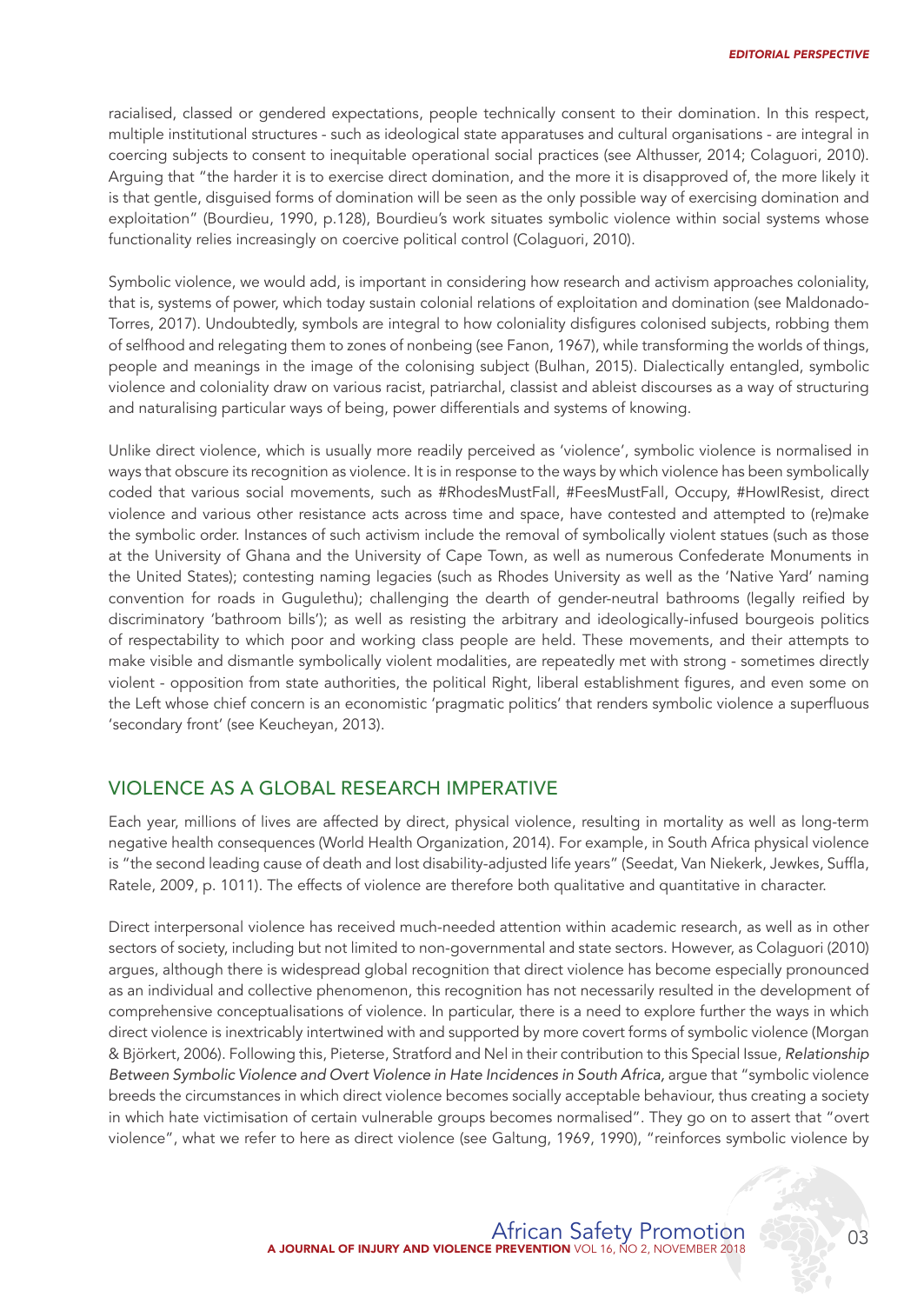communicating to the victims, as well as to their larger communities, that they are unwanted, third-class citizens and because they do not conform to established societal norms, are undeserving of any respect, human dignity and/or regard for their safety". Indeed, it is often through the conditions set by symbolic violence that direct violence is enacted.

It is also necessary to highlight the ways in which research on direct violence is embedded within dynamics of symbolic inequality. Here, critical feminist scholars, such as Tamale (2011) and Shefer (2018), have argued that research on sexual violence in Africa, shaped by Northern and Western research agendas, has rendered Africans in problematic ways. For example, in South Africa research has produced constructions of black women as inevitable victims, and black men as inherent violators (Shefer, 2018). In light of this, the Special Issue attempts to call attention to how symbolic violence is sometimes overlooked in research on violence, as well as the ways in which research itself can be symbolically violent. As Swartz, Hunt, Watermeyer, Carew, Braathen and Rohleder state in their article, S*ymbolic Violence and the Invisibility of Disability*, persons with disabilities have been positioned "through medical discourse and the symbolic power which underlies it as 'naturally' inferior". It should certainly be admitted that in the call for this Special Issue, while we refer to race<sup>2</sup>, gender and class, we did not explicitly mention disability as a social category through which symbolic violence is so often enacted. Thus, even our considerations of symbolic violence are not exempt from symbolically violent tendencies. The silencing and invisiblity of disability continued.

## THE (SYMBOLIC) VIOLENCE OF RESEARCH AND WRITING

One form of symbolic violence within academic research is the positioning of some knowledges as neutral, scientific and objective by rendering others invisible, subjective and/or cultural. In this way, the former's legitimacy, authority and dominance becomes premised on the latter's illegitimacy. The production of Otherness is partly a function of how researchers and academics write (Abu-Lughod, 1991). No research product, as Richardson (2000) reminds us, can be disconnected from "the producer, the mode or production of the method of knowing" (p. 962). Given the history of colonial research which constructed African knowledges and subjects as 'barbaric' and 'bizarre' in order to legitimise colonial violence, the symbolic violence of academic research is of particular salience in African contexts.

In attempting to disrupt the symbolic violence inherent to academic 'scientific' authority, we have included some alternative forms of writing in the Special Issue. The two conference reviews provided by Matutu and Makama seek to excavate the kinds of symbolic violence that are apparent in academic spaces. It is within these spaces that knowledges of a particular - often colonising - kind seek to delegitimise particular ways of knowing and being (see Maldonado-Torres, 2017). Makama's contribution is particularly interesting, as she considers symbolic violence within progressively-oriented decolonising spaces; speaking as she does about the kinds of symbolic violence that can be experienced through acts of silencing that render her deviant for "not being angry enough".

Thomas's poem, *Selotape for Bullet Holes*, represents another kind of symbolic violence. The poem presents an unsanitised, personal and emotional reflection on dominant representations of certain communities in Cape Town (specifically, Bishop Lavis, Elsies River, Manenberg, Ravensmead and Uitsig) as broken and violent spaces. In the poem, Thomas says"[t]hey think we're uncultured, no real 'tongue' mocking our mother-tongue as if it wasn't born in the kitchen of slaves. Uneducated the stats say. Fatherless the stats say. Selotape their mouths



<sup>2</sup> We use the term 'race' (and racial categories, such as 'black' and 'white') to highlight processes of racialisation, rather than to reify categories of race, which we recognise as both socially constructed and discriminatory.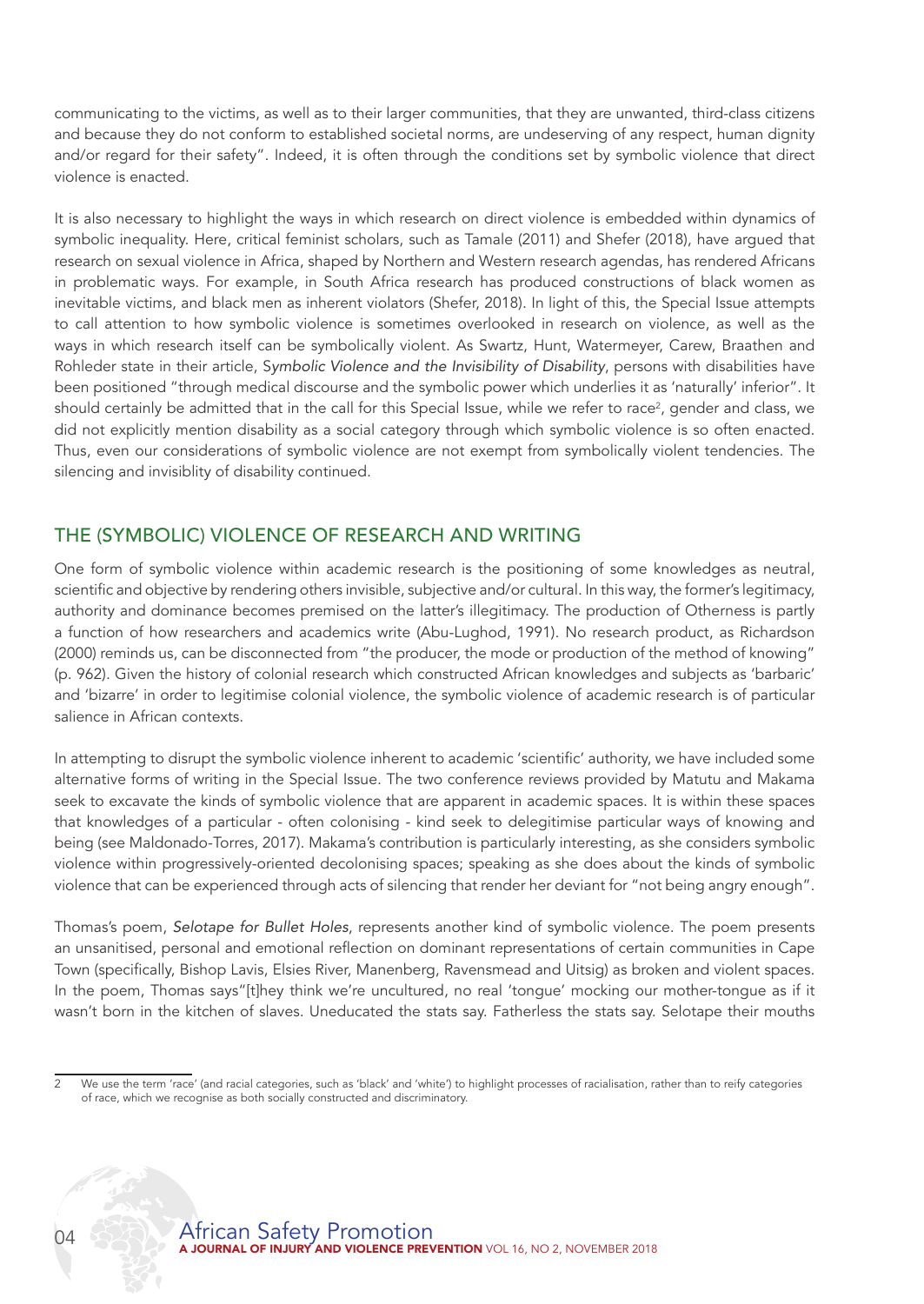I say". In our reading, the poem does not reject violence as a descriptor. Instead, it highlights how violence becomes fixed to community identities in order to deny their full humanity. In other words, in constructing certain communities as inherently violent, they become foreclosed as such in the collective imagination.

Mignolo (1993) notes that when speaking about issues related to hegemonic oppressive structures such as colonialism, the locus of enunciation is paramount in how resistance against these oppressive structures is constructed. In the quest to make oppressive social structures more visible (crucial in the task of articulating and resisting symbolic violence), we reflect below on our own subjective, institutional and ontological positionalities in the context of our respective research areas. Each of us are PhD candidates, whose work speaks to, resists and (re)inscribes symbolic violence in different ways. The dynamics of such work is therefore complex and sometimes contradictory.

Sipho: Being one of the few black counselling psychologists in South Africa, my particular positioning is fundamental to how I have constructed my PhD. Focusing on the training of clinical and counselling psychologists, my PhD seeks to critically interrogate the pedagogical and selection practices of training sites. I position the study in such a way that race and gender are particularly privileged due in part to how I have read issues of transformation in higher education, and psychology in particular. The framing of my work means that there are many people, who are marginalised and excluded through the course of my study. The conceptualisation of my work has had to take into consideration how the intersecting identities of class, race, gender, and sexuality are significant in the shaping of disciplinary boundaries. In much the same way that the call for this Special Issue neglected to mention people living with disabilities, my PhD may continue forms of symbolic violence experienced by other marginalised groups, such as queer and gender non-conforming people. My own positioning as a self-identifying Black, cisgendered, man fits neatly with the focus on binary conceptions of race and gender. However, what this binary conception of race and gender obscures are the nuances often inherent in the lives of the people who are excluded from physical and epistemic participation in higher education. Related to this is the caution advanced by Brown in his article *The Geographies of Heteronormativity: The Source of Symbolic Homophobic Violence at a South African University,* that unless we expand how we conceive of transformation in higher education, we run the risk of continuously acting in (symbolically) violent ways towards people who do not fit neatly within dominant - often binary - identity categories. Symbolic violence's hidden and obscure nature means that we must engage explicitly with who is researching what, from where, and to what end. This is to say that in resisting oppressive structures in academic institutions, the onus is on the researcher to clearly position their locus of enunciation (see Mignolo, 1993).

Rebecca: In 2015, following being raped, I went to a Thuthuzela Care Centre (one-stop government facility for rape victims/survivors) to receive treatment. At this facility, located in an area which was classified as black under apartheid, the nurse misrecognised me as a health professional rather than as a victim/survivor of rape. "In a context in which the bodies of poor black womxn are repeatedly constructed as the sites of sexual violence the nurse is unable to recognise my white, middle-class body as the site of such violence" (Helman, 2017, p. 1). This experience has been the starting point for my PhD project which explores how understandings and responses to rape are enmeshed with the discursive and material politics of sexual violence in South Africa. This PhD study draws on both my own experience and those of other victims/survivors to explore the ways in which post-rape subjectivities are constituted by intersecting categories of social identity. The use of my personal experience of rape is intended as "an act of reverse discourse that struggles with the preconception borne in the air of dominant politics" (Park-Fuller, 2000, p. 26), in relation to both form and content. For example, by drawing on my own experience, I attempt to problematise dominant representations (in both public and research discourse) which render young poor black women as the inevitable victims of sexual violence. By inserting myself into the text (both through my experience and my analytic voice) I seek to destabilise 'objective' authority, whilst acknowledging the ways in which my knowledge claims are politically and socially constituted (Butz & Besio, 2009). However, I am simultaneously aware of my symbolic power (both as a researcher and as a particular raced, gendered, abled and classed subject) in being able to write about my rape, as well as 'analyse' the rapes of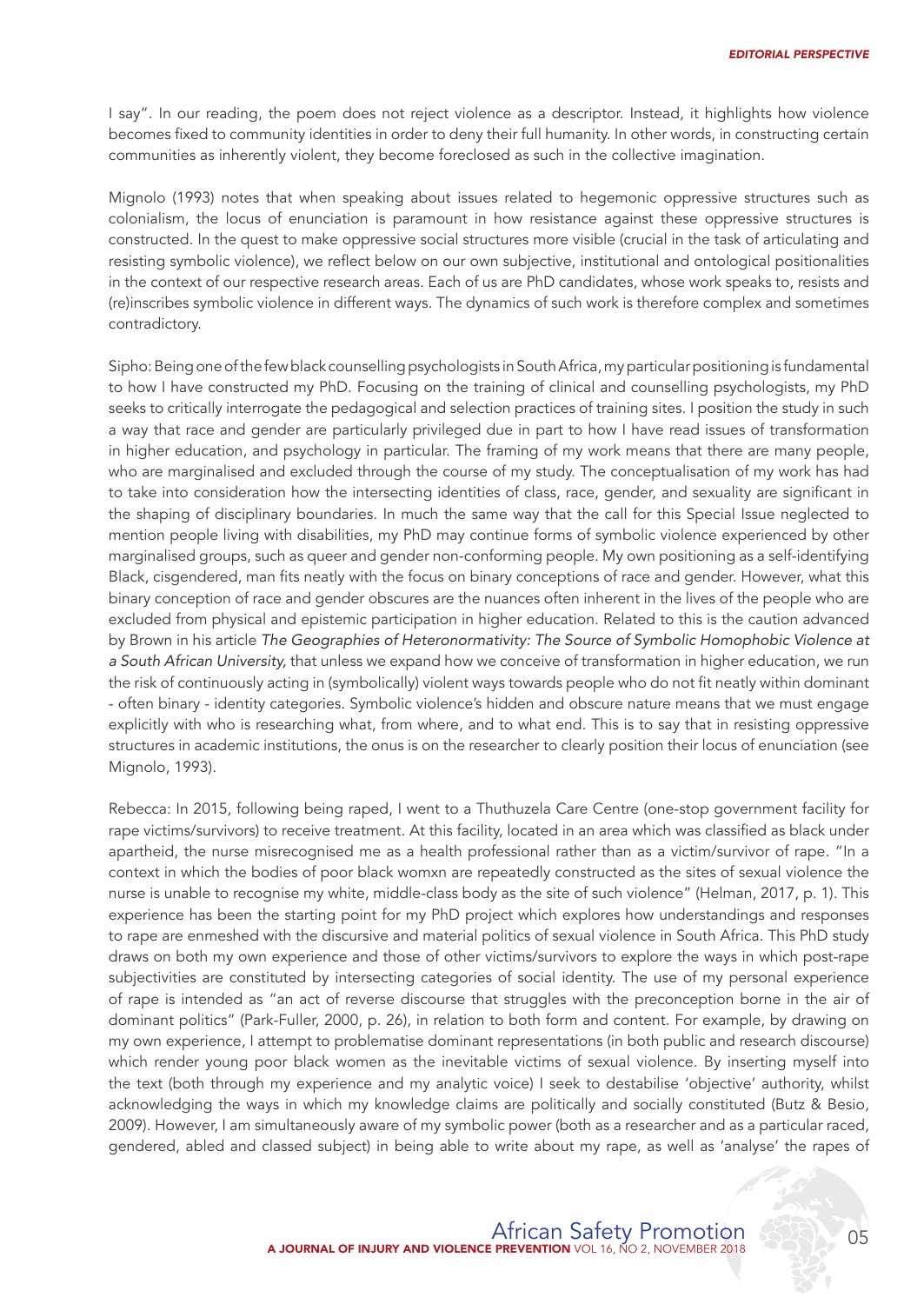others. Throughout my PhD process I attempt to reflect on the multiple dynamics of symbolic violence which shape sexual violence and research on sexual violence.

Nick: My PhD work, as well as other academic work with which I have been involved, is primarily concerned with using visual methods to (re)present and signify various social phenomena within (and also beyond) community contexts. At present, I am working with different groups to produce participatory films - documentary and scripted - that use multimodal language to explore experiences of structural and direct violence, as well as highlight community-driven modes of resistance and 'the ordinary' (see Ndebele, 1986). It is intended that the films are used for the purposes of epistemic correction (i.e. countering the ahistorical, neoliberal discourses predominantly drawn on by political actors and media personnel when constructing low-income areas) as well as material justice (i.e. lobbying for community resources and services at public film screenings, as well as informing activist and community organising efforts). Impulses towards and enactments of symbolic violence have been noted at numerous stages of the project. Indeed, participants' cinematic narratives are not inherently progressive, with many, in my eyes, drawing on overtly patriarchal and masculinised tropes, as well as a bourgeois politics of respectability, in their characterisations of resistance efforts in the community. Herein lies another symbolically violent potentiality of the project, that is, imposing my own hermeneutic - which, due to my racialised, classed, institutionalised and gendered positionality, is likely to carry a greater degree of "narrative potency" (see Senehi, 2002) than community-driven narratives - onto participants' cinematic portrayals. Although the project is conceived as participatory, it is still me, an outsider to the community, who directs it and plays a significant role in shaping its participatory character. Furthermore, by isolating particular moments in the film products effectively divorcing them from their broader cinematic contexts - audiences may use the films for their own political purposes. Finally, while the project does not engage 'community' as a homogeneous entity, there is a risk that the films become read in this way, which raises further issues around foreclosing what a community is and what it cannot be. Despite the films, in my reading, addressing in important ways a number of neglected iterations of symbolic violence (and how these interact with other kinds of cultural, structural, epistemic and direct violence), they are also, necessarily, myopic representations that signify - as both processes and products - forms of symbolic violence.

All of our work is embedded within particular institutions. Academic institutions, such as universities, retain especially 'potent' kinds of symbolic power, that is, 'soft power' that works to maintain unequal social hierarchies (see von Holdt, 2018). While students are placed at the lower levels of the academic hierarchy within these institutions, not all students are positioned equally on this level. As Matutu argues in relation to black students: "as a method of survival, we are taught to fear. To be fearful of authority and those who lord over us. Faced with these personages, we would recoil and attempt to take up as little space as we can". We wish to acknowledge that as student editors of this Special Issue, we are, in different ways and to various degrees, empowered and disempowered. While there are certainly institutional benefits and related material advantages that we are able to accrue, we are only able to utilise these through the limited channels made available by the university. The social justice potential of our work is often constrained in this way. Following this, Gordon (2017) urges us to be vigilant about how institutionalised forms of social justice are often just injustices, which is to say that they serve to maintain the status quo to the continual detriment of those who are oppressed.

Finally, the opportunity to publish this Special Issue has rendered us, as editors, gatekeepers of particular knowledges, and silencers of others. In other words, what appears in the pages of this Special Issue was assessed by us as relevant. Although paying attention to our own symbolically violent practices does not mitigate the effect of such practice, we hope that by raising these issues we can begin the difficult, uncomfortable yet fundamental task of challenging the multiple and interlocking iterations of violence within and beyond violence research. The dilemma of simultaneously being located at a lower level within the hierarchy of academic institutions, and being guest editors of an academic publication, was evident in our discussions around the submission by Matutu. In this provocative and insightful paper, Matutu makes reference to feeling necklaced, an act of tremendous violence that was used against people who were deemed 'impipi*'* during the apartheid era. We, the editors,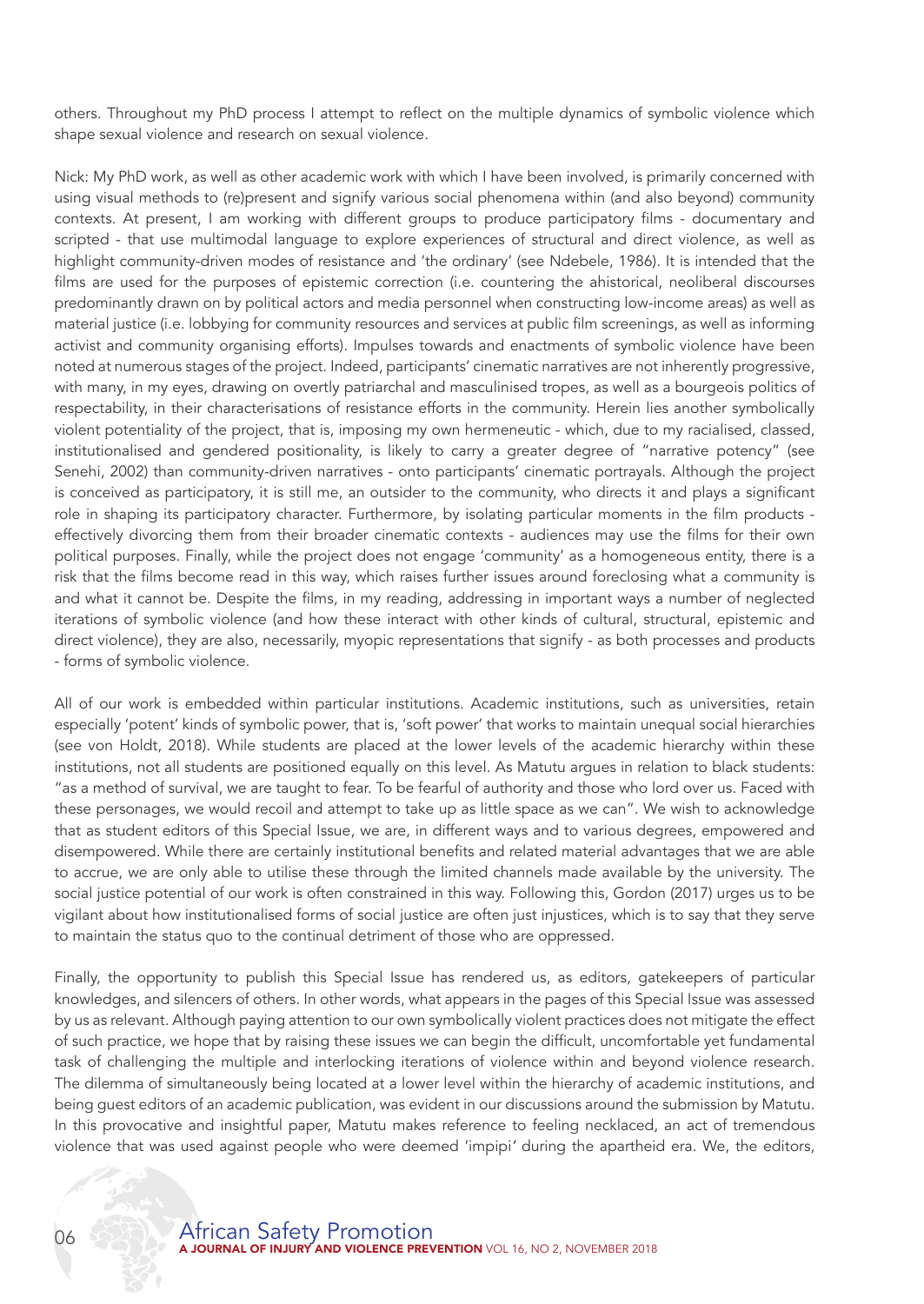discussed whether we should ask the author to remove this or change it as we were concerned that the use of such an example could serve to trivialise the trauma and pain experienced by communities during the latter days of apartheid (in a similar way to when rape is used as a metaphor). However, in removing or changing this reference we would also be censoring Matutu. These kinds of symbolic violences often imposed on authors in the name of scientific rigour can operate as a way to silence voices considered dissident. The inclusion of Matutu's account of the conference as he has written is, firstly, an attempt on our part to open up space for engagement with the issue of academically-sanctioned silencing. Secondly, this account, with its use of the imagery of being necklaced, indicates how difficult it is to articulate symbolic forms of violence - rendered invisible as they are subtle - without making reference to other, direct kinds of violence. We hope that Matutu's use of necklacing to refer to his pain and discomfort at the conference serves to make visible and palpable the harm caused by symbolic forms of violence.

We should pay serious attention to symbolic violence if we are to understand more comprehensively how suffering is institutionalised, historicised and legislated through systems and symbols that are characteristic of so-called liberal, democratic and/or egalitarian societies. However, with language itself being a symbolic system, studying symbolic violence is an inherently difficult, perhaps even tautological, undertaking, and should thus be approached carefully.

# **CONCLUSION**

The Special Issue aims to bring to the fore how symbolic violence is embedded in both a collective will towards unjust power structures, as well as these power structures themselves. By including a range of different articulations, the Special Issue seeks to disrupt the legitimised forms of knowledge dissemination, not only in research related to violence, but also in the structure of academia and formalised systems of knowledge production. We had hoped that other forms of expression in this limited print format, such as visual art, would be part of this issue, but no submissions were made in this regard. The fact that this Special Issue was curated by students, and includes perspectives from students, also allows for voices otherwise relegated to the periphery of the academy to take centre stage in issues that affect us in different ways.

In addition to this, the Special Issue highlighted how we, as people committed to social justice, cannot be complacent in the struggle for equity and cede our control of the definitions of justice to oppressive structures. Further, the Special Issue highlights how, even in progressive spaces, the tendency to revert to problematic binary identity politics needs careful and critical interrogation if we are to truly begin to undo historic and contemporary injustices.

## REFERENCES

Althusser, L. (2014). *On the reproduction of capitalism: Ideology and ideological state apparatuses*. London, UK: Verso.

Bourdieu, P. (1990). *The logic of practice*. Cambridge, UK: Polity Press in association with Basil Blackwell.

Bourdieu, P. (2001). *Masculine domination.* Stanford, CA: Stanford University Press.

Bulhan, H. A. (2015). Stages of colonialism in Africa: From occupation of land to occupation of being. *Journal of Social and Political Psychology, 3*(1), 239–256.

Butz, D., & Besio, K. (2009). Autoethnography. *Geography Compass, 3*(5), 1660–1674.

Chambers, C. (2005). Masculine domination, radical feminism and change. *Feminist Theory, 6*(3), 325–346.